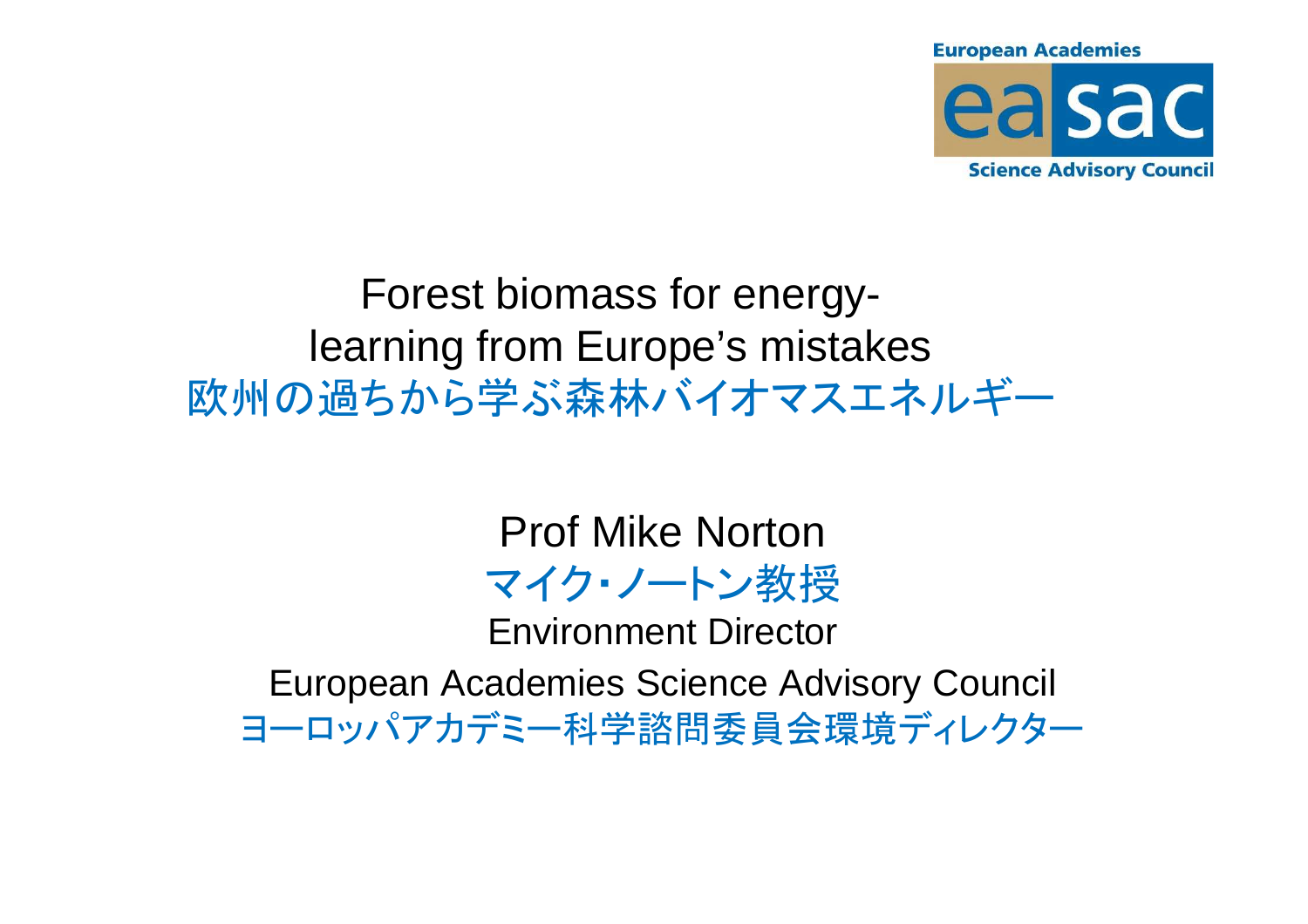# **EASAC**(ヨーロッパアカデミー科学諮問委員会)

Collective voice of the National Academies of Science of the EU member states EU加盟国の国立科学アカデミーの集合体

Established 2000, 28 members (includes Norway and Switzerland and all EU Academies) <sup>2000</sup>年に設立、28カ国のメンバー(ノルウェー、スイス、すべてのEUアカデミーを含む)

Source of independent scientific analysis and advice for policy-makers政策立案者に対する独立した科学的分析および助言の源

- Independence 独立 -scientific excellence 科学的卓越性 -transparent processes 透明なプロセス

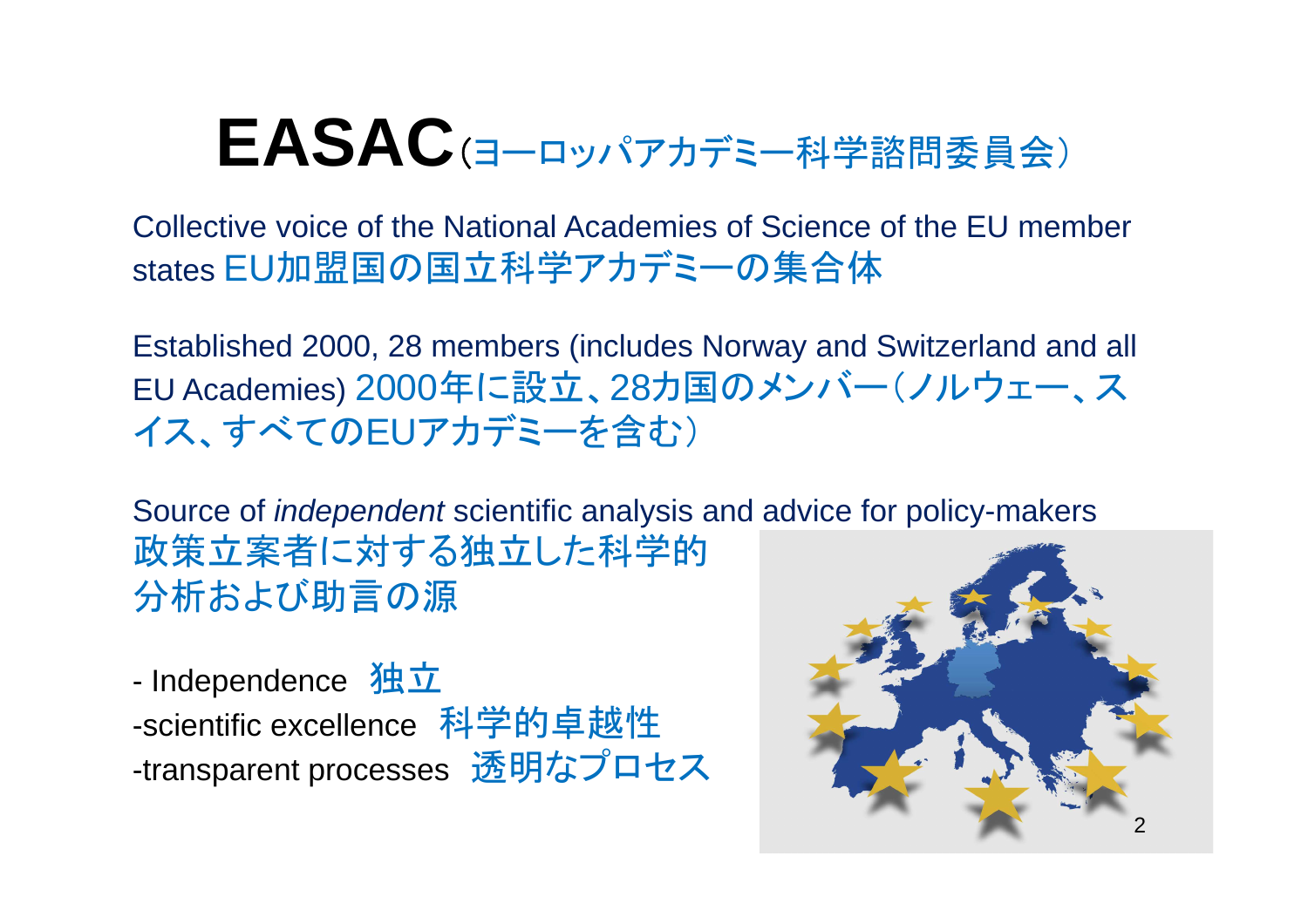EU- Biomass energy is



'renewable energy'EU-バイオマスエネルギーは「再生可能エネルギー」である

- Under the Renewables Energy Directive (RED), biomass is assumed 'carbon neutral' and thus emissions when burnt are counted as zero再生可能エネルギー指令(RED)の下では、バイオマスは「カー ボンニュートラル」であると想定され、したがって燃やされたときの排出量はゼロとしてカウントされる
- Can be used to meet RE targets as long as supply chain emissions are <70% of coal CO2 emissionsサプライチェーンの排出量が石炭のCO2排出量の70%未満で あれば、再生可能エネルギーの目標を達成するために使用できる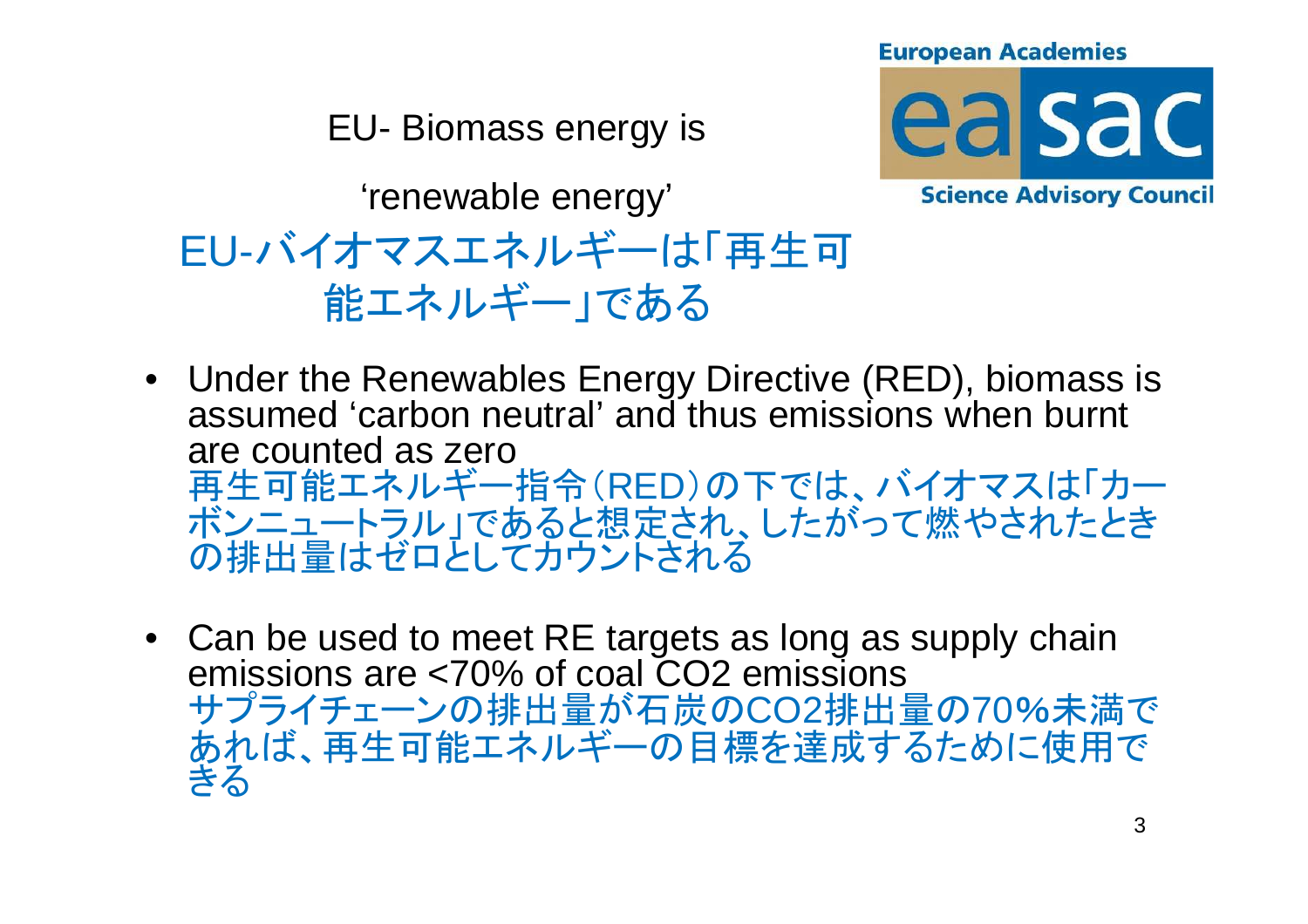• Because more carbon needs to be burnt from biomass to generate same energy, total emissions are MUCH higher than in the original coal power.

バイオマスから同じエネルギーを生み出すには、より多くの 炭素を燃焼させる必要があるため、総排出量は石炭電力よりはるかに多い

- However, the power station using biomass reports zero emissions and this goes towards the country's renewable energy targets.しかし、バイオマスを使用している発電所はゼロエミッショ ンを報告しており、これは国の再生可能エネルギー目標に向かっている
- Net effect: climate change worsens while country claims progress towards climate change mitigation!正味の効果:国が気候変動緩和に前進する一方で、気候変動は悪化する!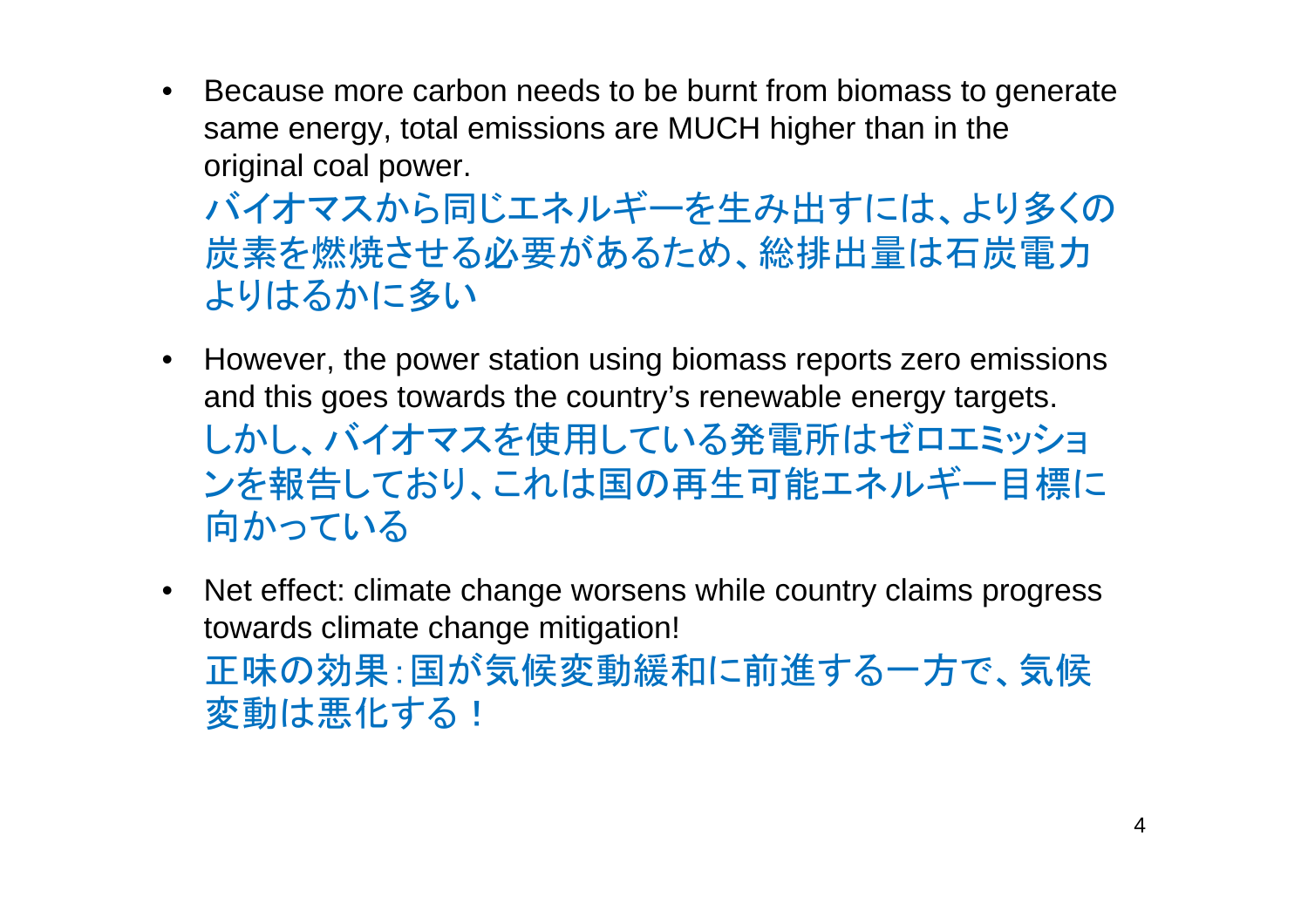### 現在施行されているEU規則EU Rules in action

# easac

FUETO OO

**INCREDIBLE JOURNEY: HOW PRECIOUS U.S. FORESTS KEEP OUR LIGHTS ON THE Advisory Council** 



2017 11,766,000 (plus ~4m in supply chain and drying)

|                         | Actual CO $_2$<br>(t calculated) | CUEIOU <sub>2</sub><br>(t calculated) |
|-------------------------|----------------------------------|---------------------------------------|
| <b>Coal and Petcoke</b> | 20,089,607                       | 20,089,607                            |
| <b>Biomass</b>          | 2,799,391                        | υ                                     |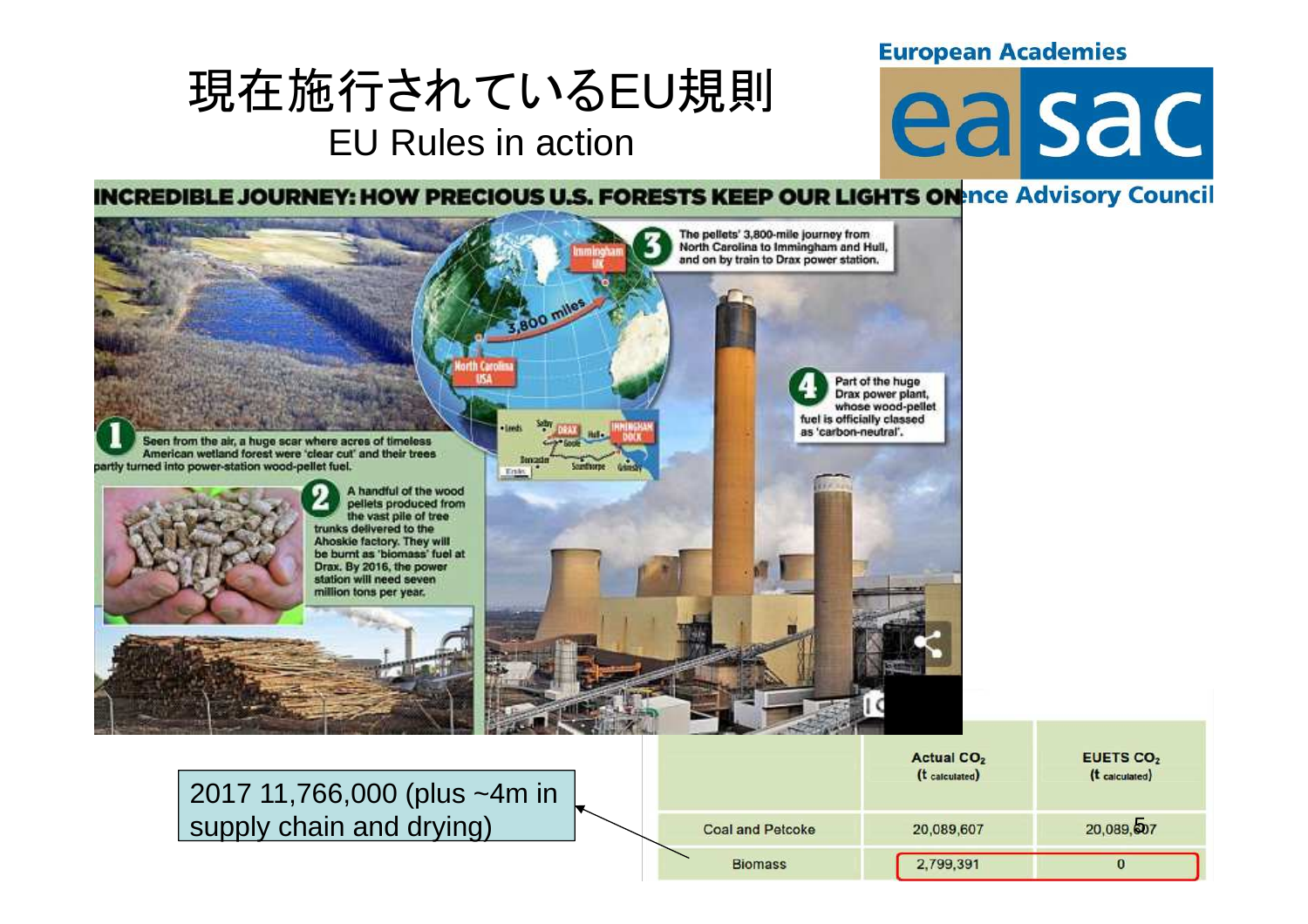



#### **Science Advisory Council**



#### Mixed sources including mature trees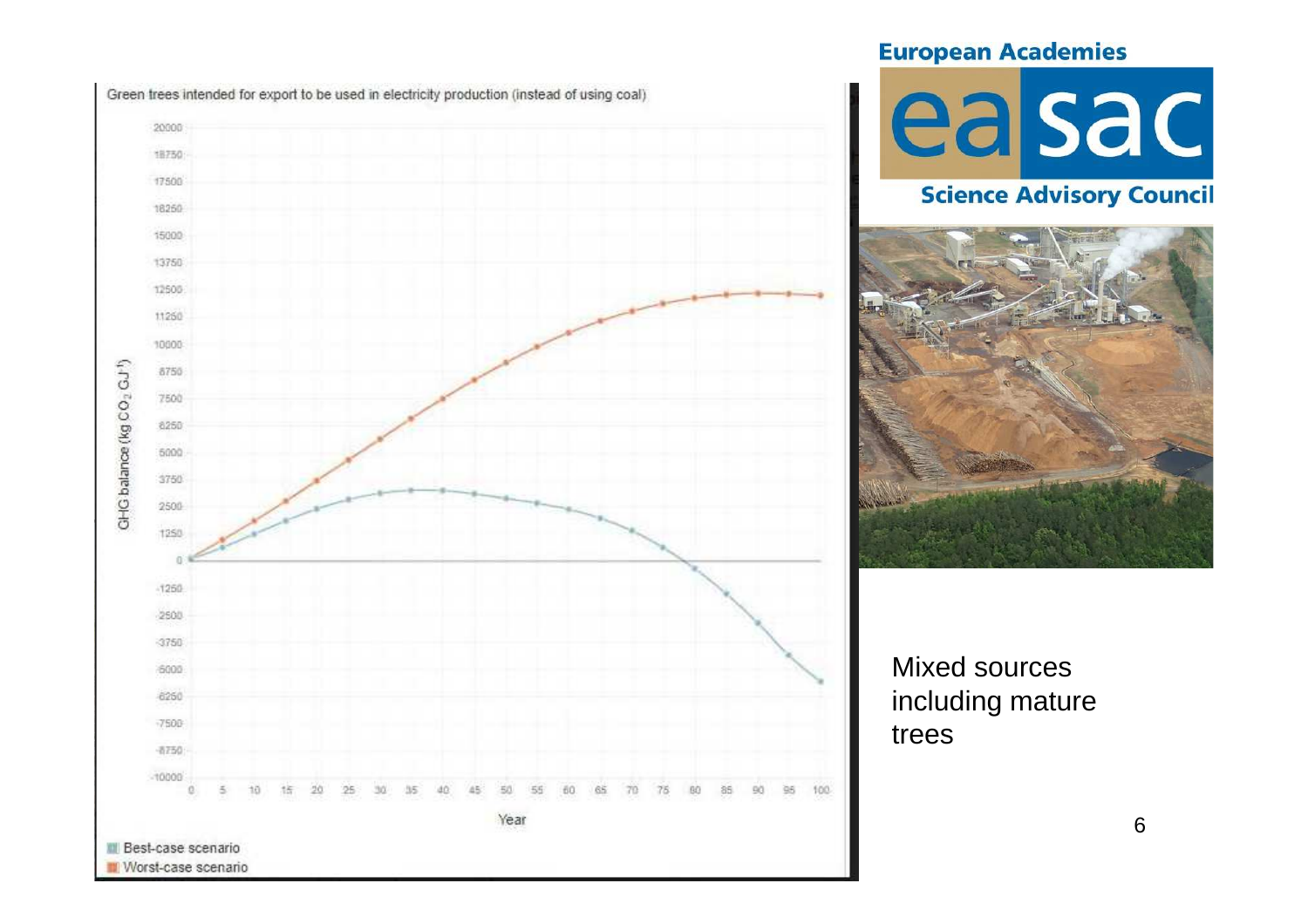

#### What are climate impacts- what does the science say?気候の影響とは何か - 科学は何を示しているか、 科学は何を示しているか?

EASAC's study Multi-functionality and sustainability in the EU's forests-EASACの研究 EUの森林における多機能性 と持続可能性 レポート

https://easac.eu/publications/details/multifunctionality-and-sustainability-in-the-europeanunions-forests/



Multi-functionality and sustainability in the European Union's forests



**EASAC** policy report 32 **April 2017**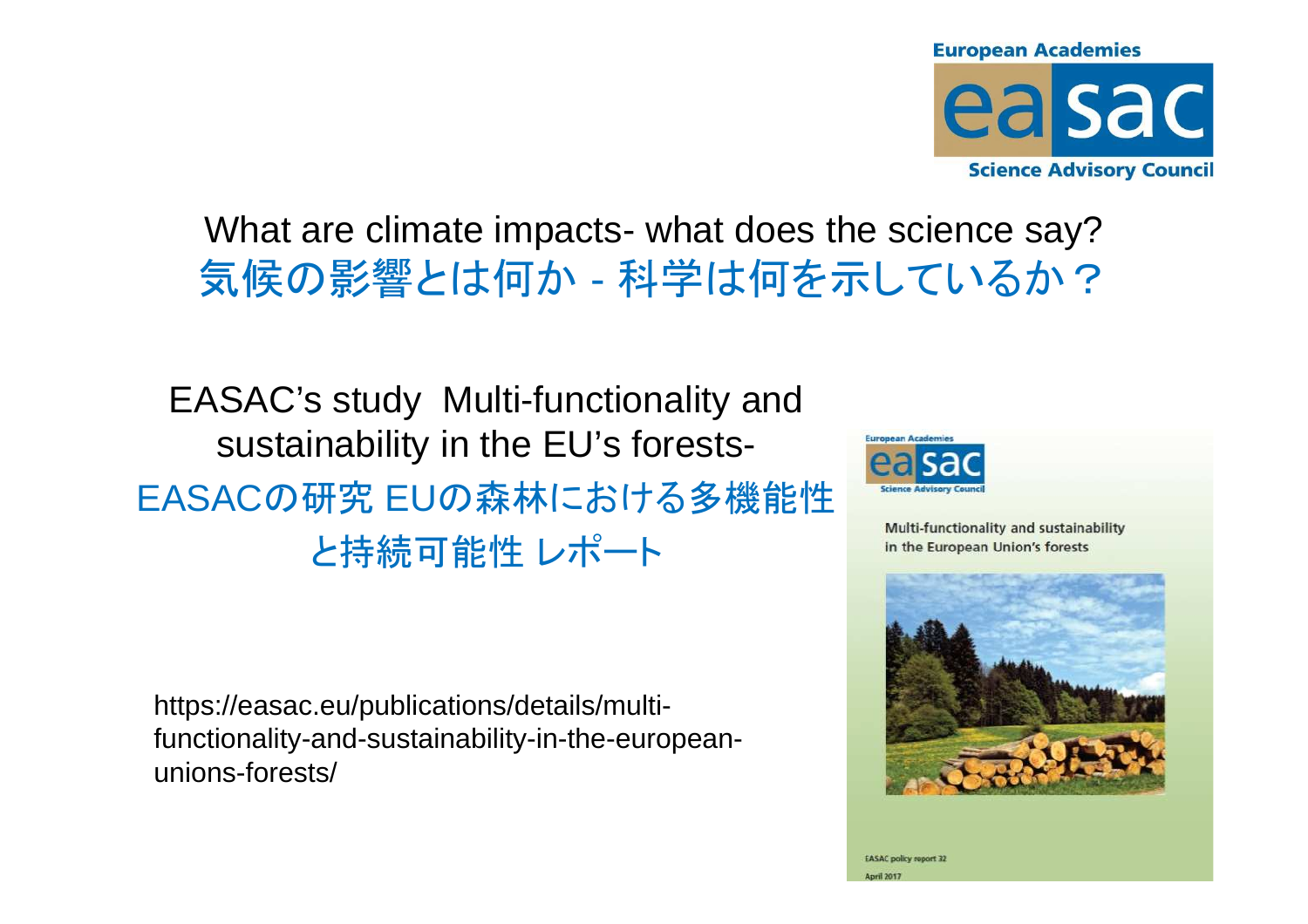#### Forest bioenergy- key points森林バイオエネルギー - キーポィ -キーポイント



- Ranarding forast hiomass Regarding forest biomass energy as carbon neutral is an oversimplification.森林バイオマスが炭素中立とする見方は単純化しすぎ
- Evtant of 'nautrality' danande on toraet tyna what Extent of 'neutrality' depends on forest type, what kind of biomass is used and how it is utilised etc. Carbon neutrality is case-specific concept so it does not provide any general justification to increase forest utilization 「中立性」の程度は、森林の種類、使用されているバイオマスの種類、およびその利用方法などによって異なる。カーボンニュー トラルはケース固有の概念であるため、森林利用を増加させる一般的な正当性を供さない。
- $\sim$  Forest bioenergy is inefficient: carbon emissions per unit of energy obtained are high compared to fossil fuels, solar panels etc. 森林の バイオエネルギーは非効率的。得られるエネルギーの単位あたりの炭素排出量は、化石燃料、太陽電池パネルなどに比べて高い
- EVAN HIJIRINA NAMARI JARINIJAIR MAV INPIAARA AMIRRI Even utilising harvest residuals may increase emissions compared to fossil fuels 収穫残さを利用しても化石燃料に比べて排出量が増加す 8る可能性がある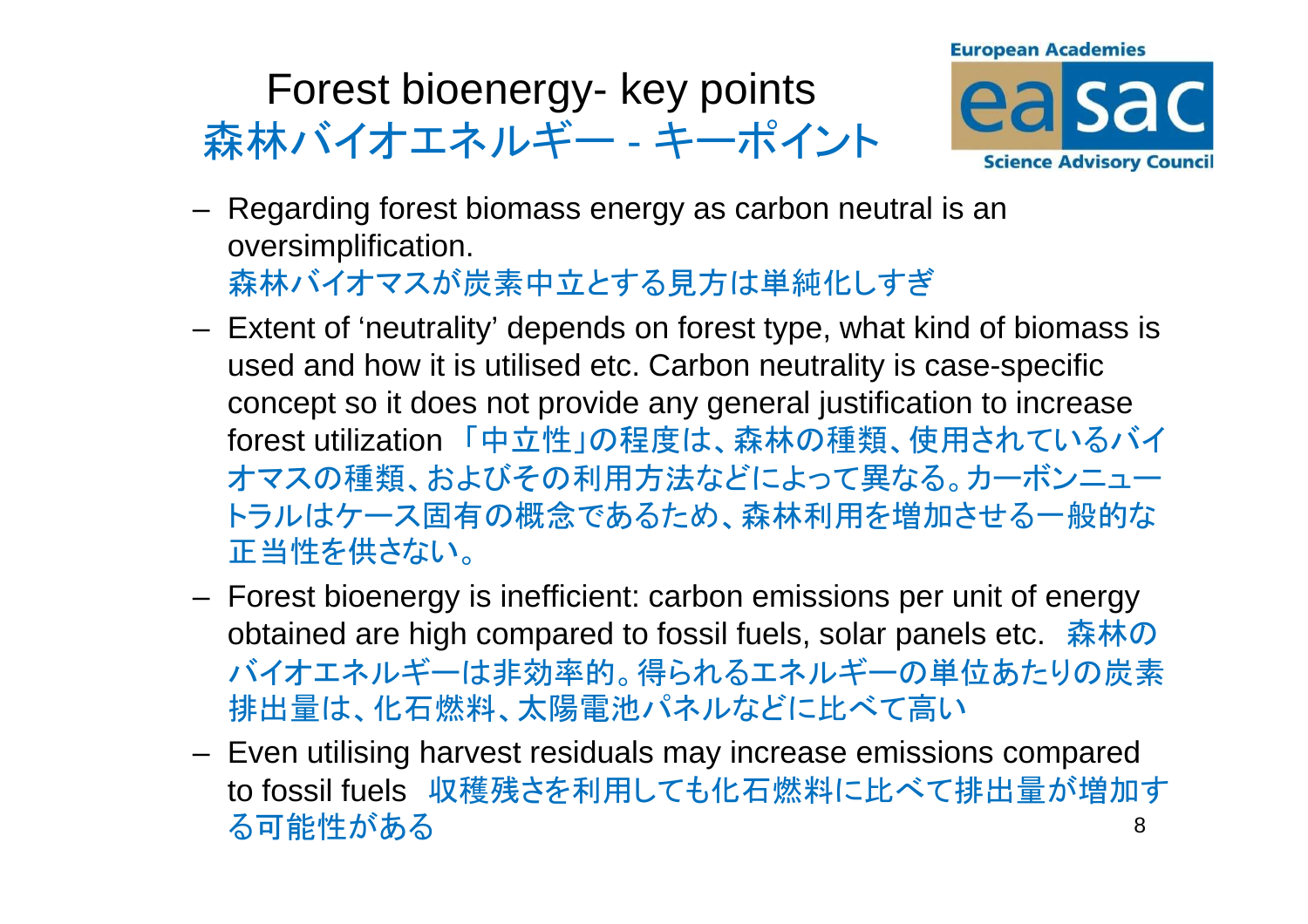### Forest, climate change and EU policy森林、気候変動およびEUの政策



- • EU bio economy policy gives a strong boost to use forests in energy production, and does not attempt to achieve any balance between that use and forests role in storing carbon EUのバイオ経済政策は、エネルギー生産における森林の利用を大きく 後押しし、その利用と森林の炭素貯蔵における役割との間のいかなるバランスの達成も試みていない
- Critical issue in bioenergy is •the payback time バイオエネルギーにおける重要な問題は、回収期間



9Source: adapted from Nabuurs et al. (2017).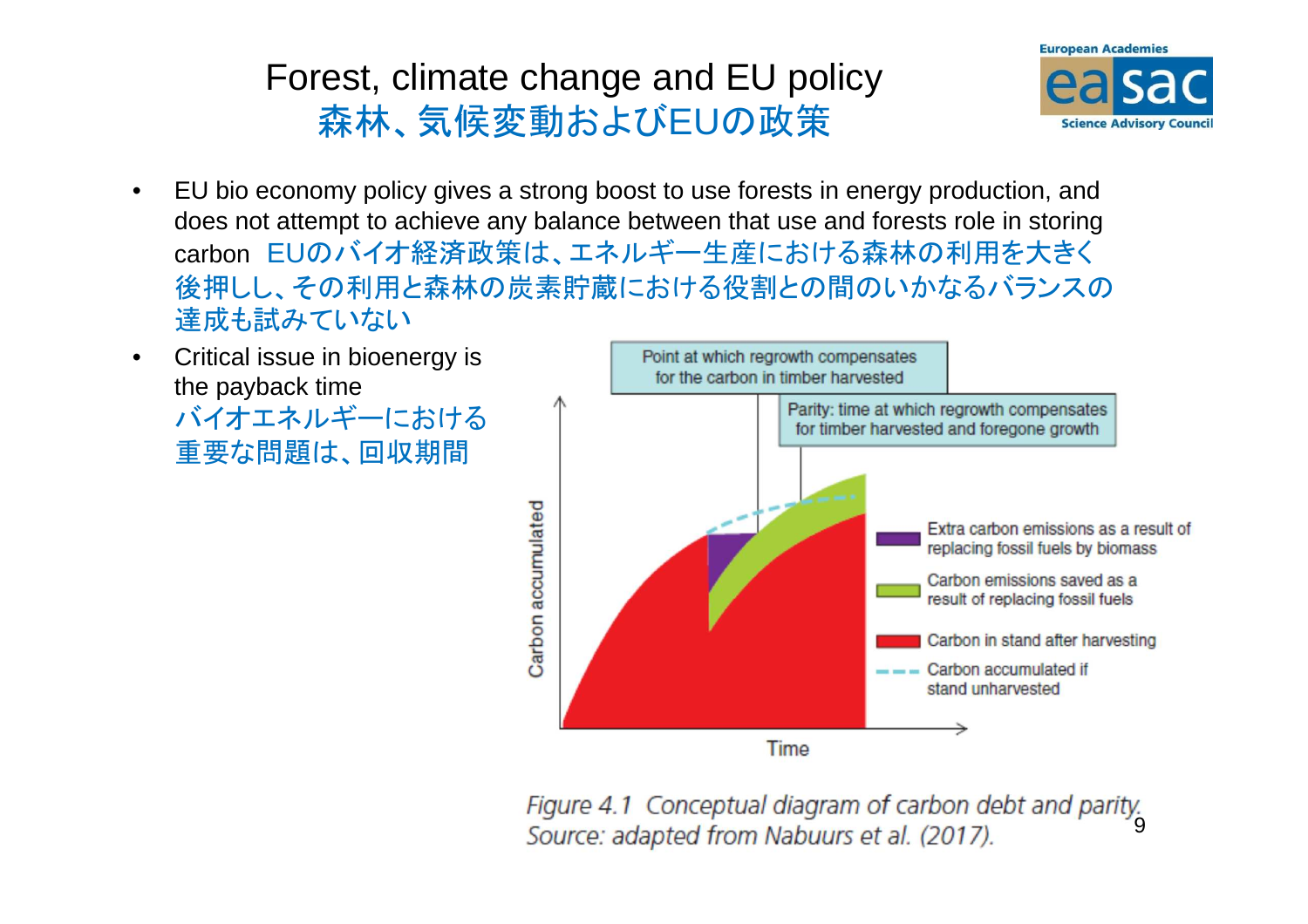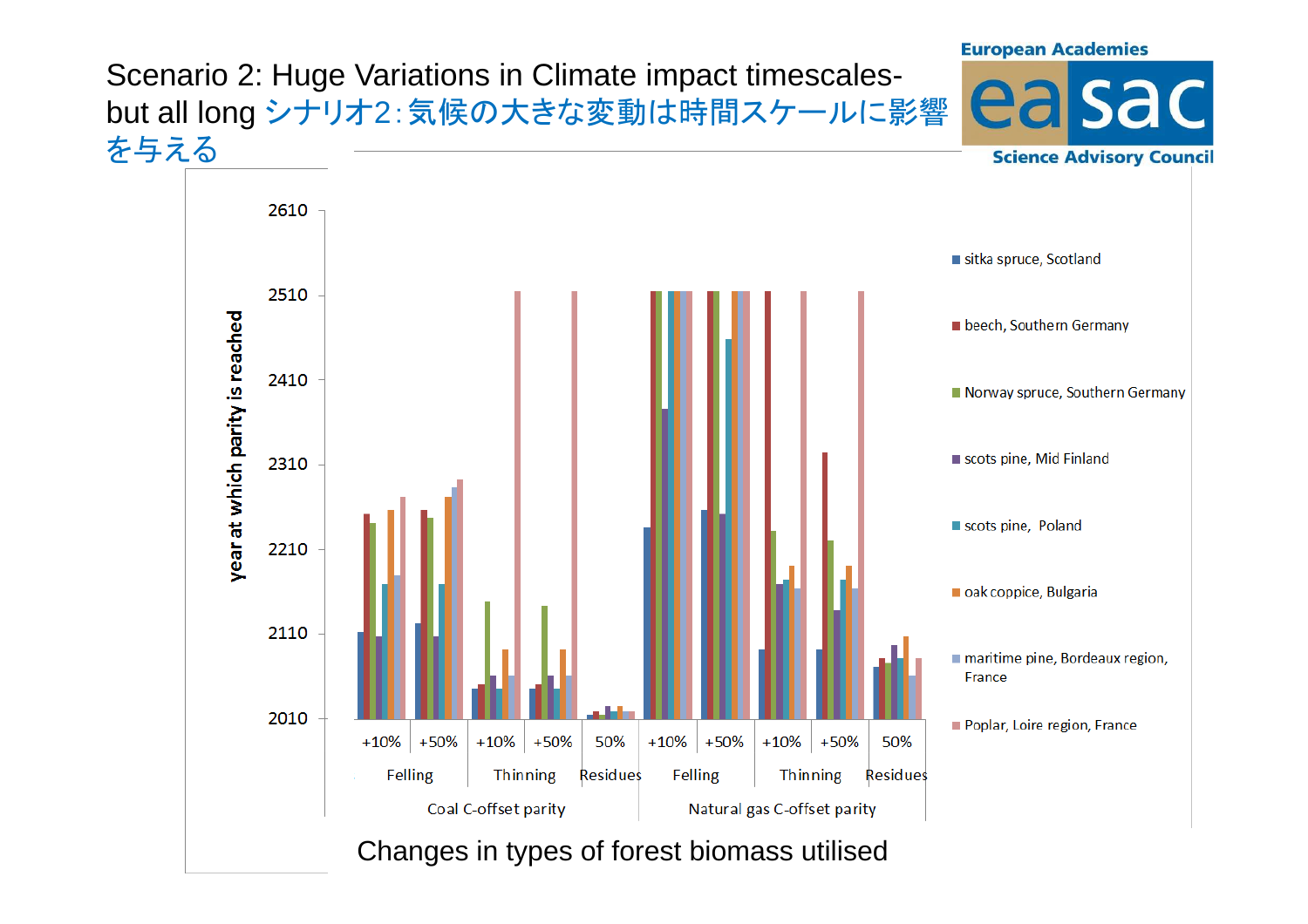

# EASAC's ConclusionsEASACの結論

 •Incentives are increasing atmospheric CO2∙Incentives are increasing atmospheric CO<sub>2</sub> levels and speeding up pace<br>of warming for long periodsインセンティブは大気中のCO2レベルを上昇させ、 長期間にわたって温暖化のペースを加速させる

 • The lack of any obligation to limit sources of biomass to short payback periods means incompatible with meeting Paris Agreement targets (IPCC expect 1.5(IPCC expect 1.5°C target to be reached in 11-33 years)<br>バイオマス源を短期間の回収期間に限定する義務がないことは、パリ協定の 目標を達成と両立しないことを意味する(IPCCは11-33年以内に1.5度Cを上回ることを予測します)

 • Importing pellets allows one country to claim reduced emissions when in reality they are substantially increased.

 ペレット輸入は、実際には実質的に排出量が増加しているにもかかわらず、ある国が排出量の削減を主張することを可能にする

 •Recommended current uses not be allowed as 'renewable energy' unless feedstocks reduced net CO $_2$  emissions in a decade or less-  $\,$ unless feedstocks reduced net CO<sub>2</sub> emissions in a decade or less- likely<br>to restrict to genuine residues, wastes etc.

純然たる残渣、廃棄物等に制限するなどして原料が10年以内に正味の $\mathsf{CO}_2$  排出量を減少させない限り、現在の利用は「再生可能エネルギー」として認められない しゅうしゅう しゅうしゅう しゅうしゅう しゅうしゅう しゅうしゅう しゅうしゅう  $11$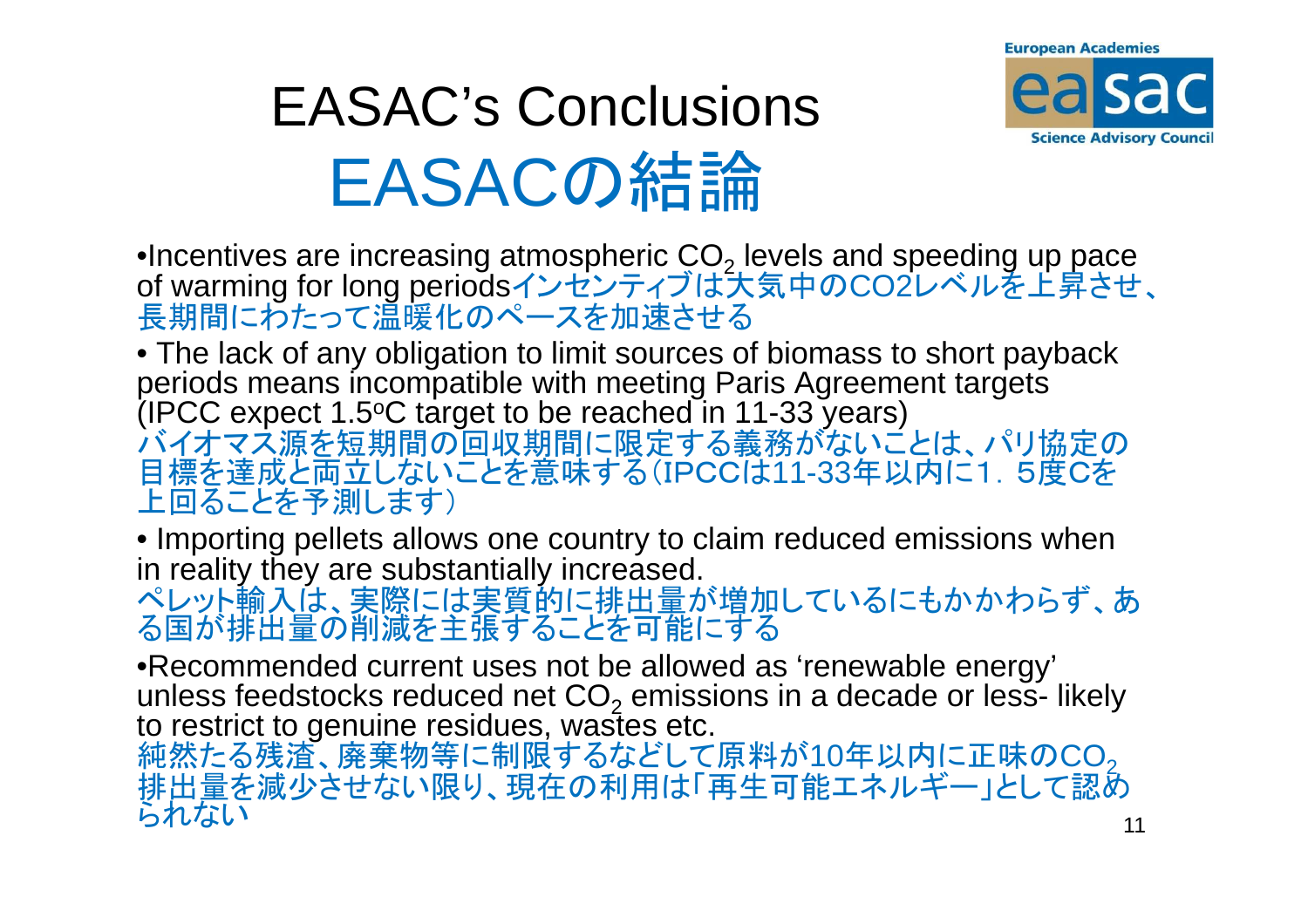"Renewable energies" are not all the same!「再生可能エネルギー」はすべて同じというわけではない

 $\sqrt{ }$ 



• Long payback times of some types of biomass (especially imported pelleted stem wood) relative to solar/wind in climate mitigation should be reflected in subsidies 気候緩和における太陽/風力に対するある種のバイオマス(特に輸入 全木ペレット)の長い回収期間は、補助金に反映されるべきである

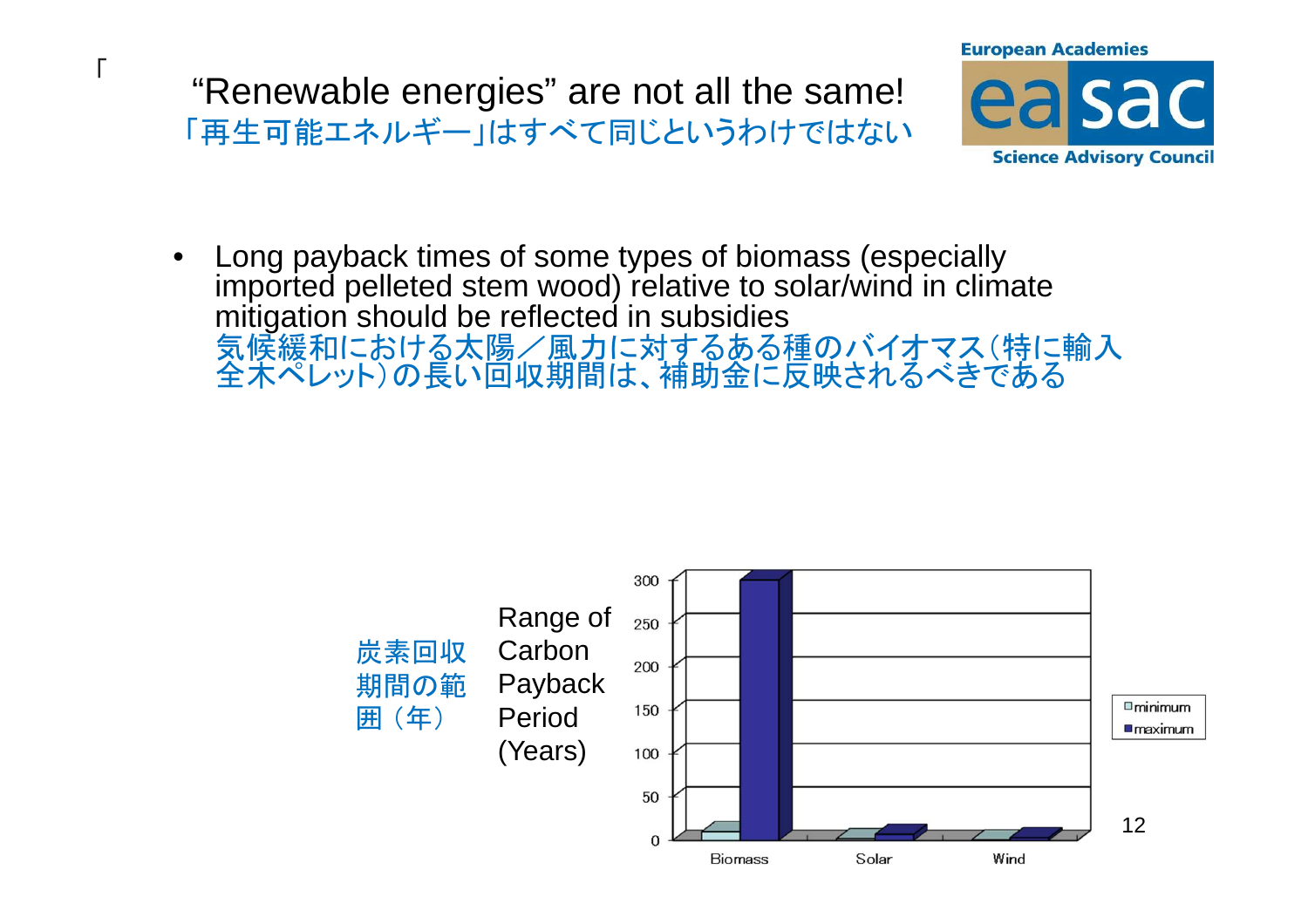Recent Policy最近の政策



- REDII in 2018 did rule out new biomass energy not fitted with CHP <sup>2018</sup>年のREDIIはCHP(熱電併給)ではない新しいバイオマスエネルギーを除外した
- UK Government reduces allowable supply chain emissions from 200 to 29 kg CO2/MWh (not compatible with pellet 英国政府は、許容するサプライチェーン排出量を<sup>200</sup>imports) から29 kg CO2 / MWhに削減する(これは現在の輸入ペレットでは適合しない)
- UK Climate change Committee found current practice not sustainable and must be a) only associated with CCS and b)much stricter control on feedstock sustainability.

英国の気候変動委員会は、現在のプラクティスは持続可能では なく、a)CCSとの関連のみ、およびb)原料の持続可能性と検証に対するより厳格な管理でなければならな<mark>いことを</mark>確認した <sup>13</sup>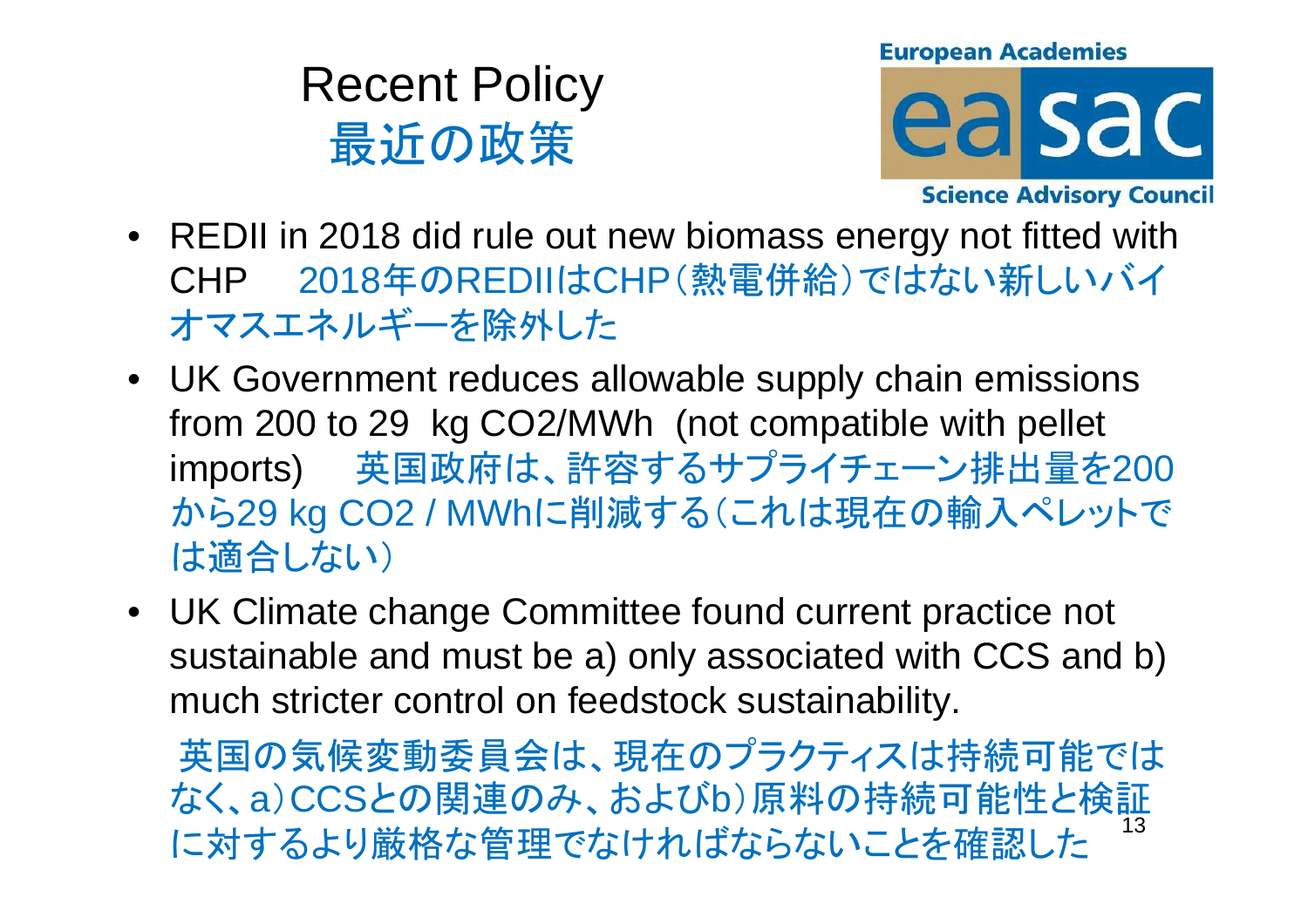## Is BECCS any Different?バイオエナジーCCSは違う?

- ea sac **Science Advisory Council**
- •Simple concept is not REALITY 単純な概念は現実ではない

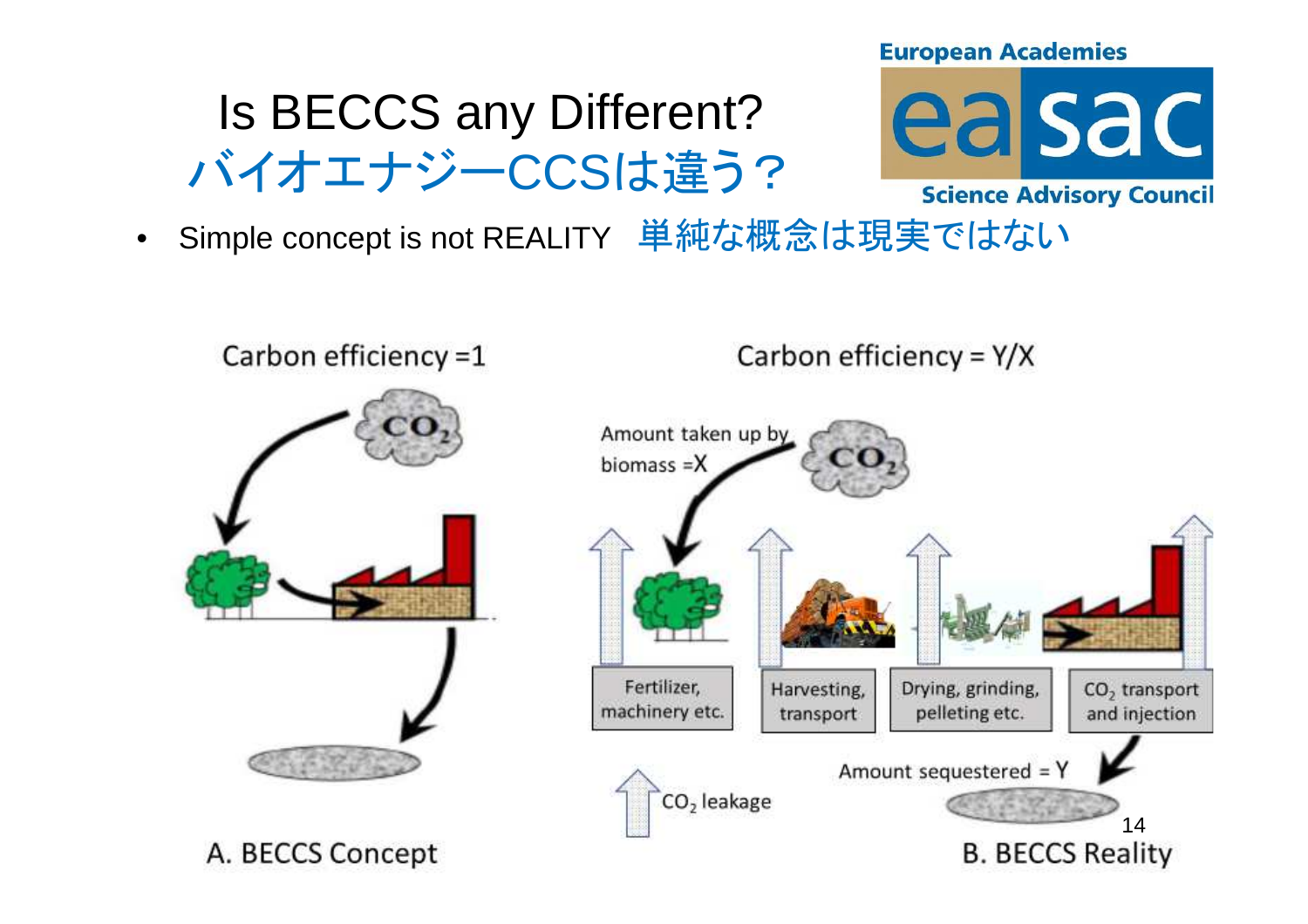# BECCS- case-specificBECCS ケース固有





- IPCC scenarios using BECCS unrealistic
- $\bullet$  非現実的なBECCSを使ったIPCCシナリオ
	- –Assume very high yield biocrops in large areas
	- 広大な面積で非常に高収量のバイオ作物を想定
	- ASSIIIIA 780 KNI KWI 1300 ISA (11300 BUILSS Assume zero or low land use change emissions
	- 土地利用変化の排出がゼロまたは低いと仮定
	- Assume low supply chain emissions
	- <mark>- サプライチェーンの排出量が低いと仮定</mark>
	- ASSUMA WINASHIASH SIM APANAMIPS Assume widespread and economical CCS
	- 広範囲で経済的なCCSを想定
	- $-$  Panningnea ni Ret t S wi Performance of BECCS will be case-specific and risk of the opposite effect- i.e. worsen climate change where forest is converted to bio-crops BECCSの効果は、ケース固有のものであ り、反対の効果をもたらす可能性がある。すなわち、森林がバイオ作物に転換される場合、気候変動を悪化させる $\delta$  15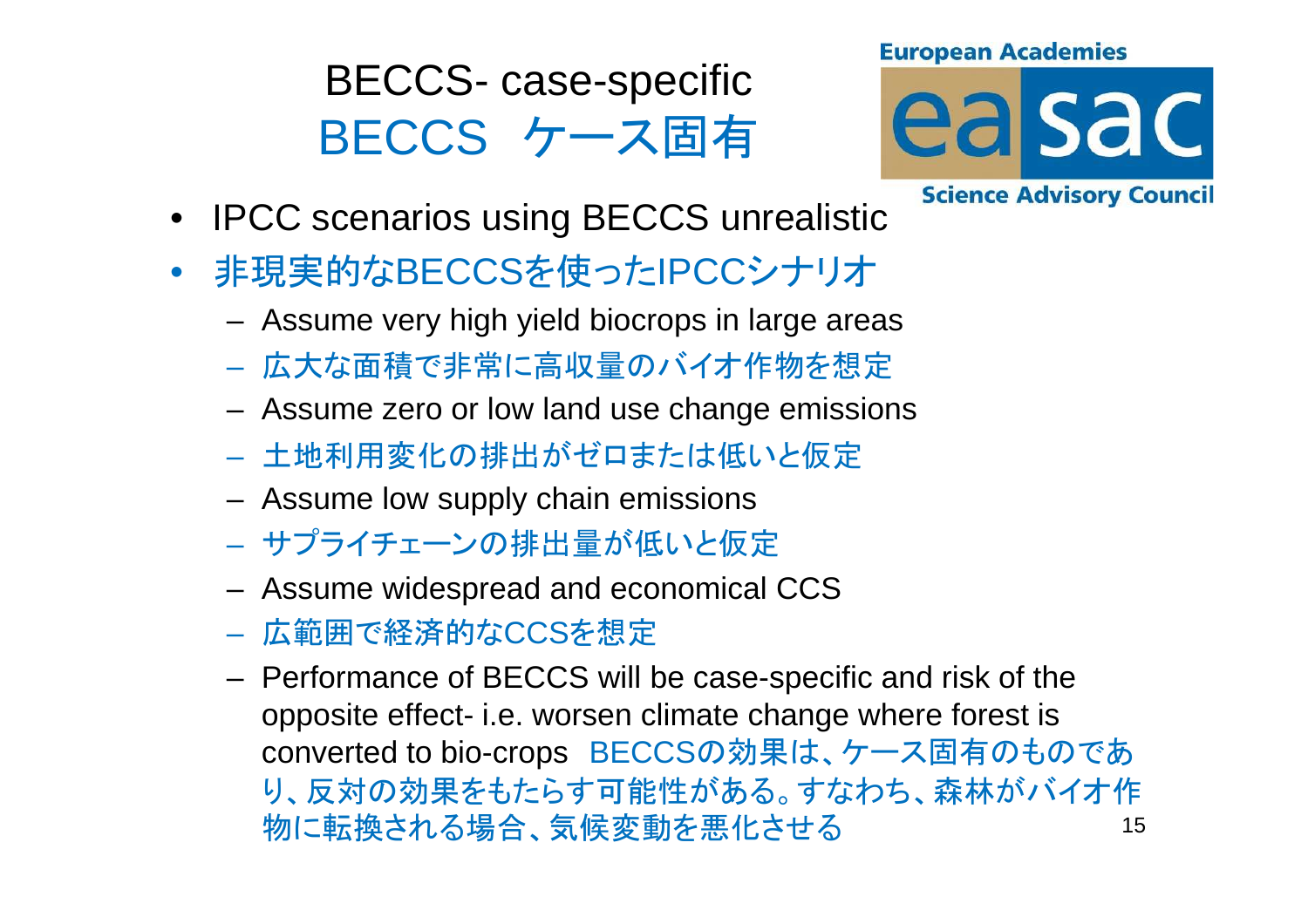### Statement released February二月の発表



- $\bullet$  EASAC concludes "The large negative emissions capability given to BECCS in future climate scenarios is not supported by recent analyses, and policymakers should avoid early decisions favouring a single technology such as BECCS."
- $\bullet$  EASACは、「将来の気候シナリオにおいてBECCSに与えられた巨大な排出削減能力は最近の分析では支持されていない、そして政策立 案者はBECCSのような単一技術を支持する早期の決定を避けるべきである」と結論する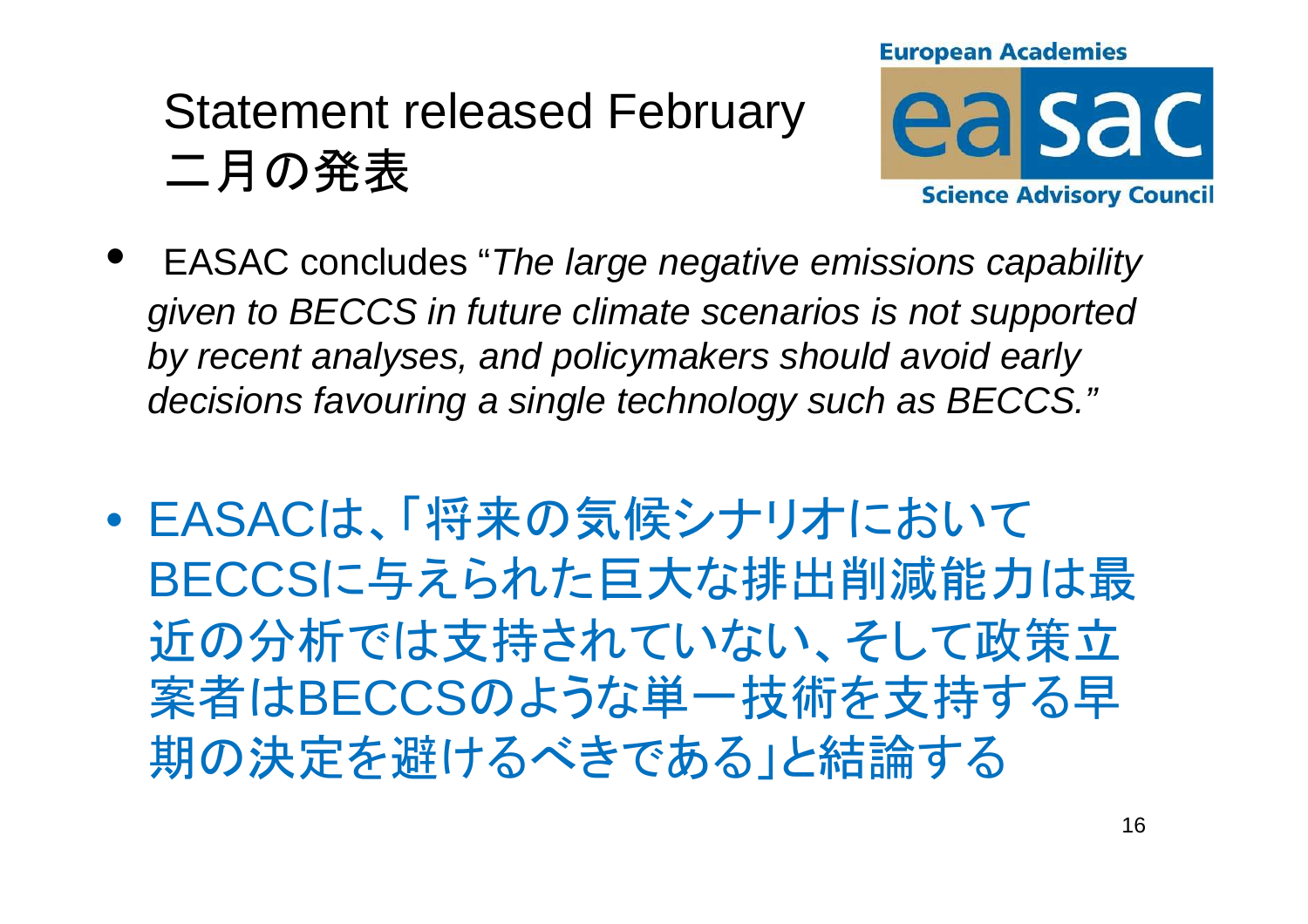### **European Academies** ea sa c In summary まとめ**Science Advisory Council**

- • Research has now shown that original concept of carbon neutrality used to justify biomass as renewable energy was wrong
- • 炭素中立の原理的な概念を再生可能エネルギーとしてのバ イオマスを正当化に使うのは間違っていたということが、研究によって現在、示されている
- Result is that biomass 'renewable energy' is speeding up (not slowing) global warming over critically important next decades. This will be worsened if EU example followed by other countries.
- • その結果、バイオマス「再生可能エネルギー」は、極めて重 要な今後数十年にわたって地球温暖化を加速させている(減速させていない)。EUの例に他の国々が続くなら、これは<br>さこに西ルナスゼスミ さらに悪化するだろう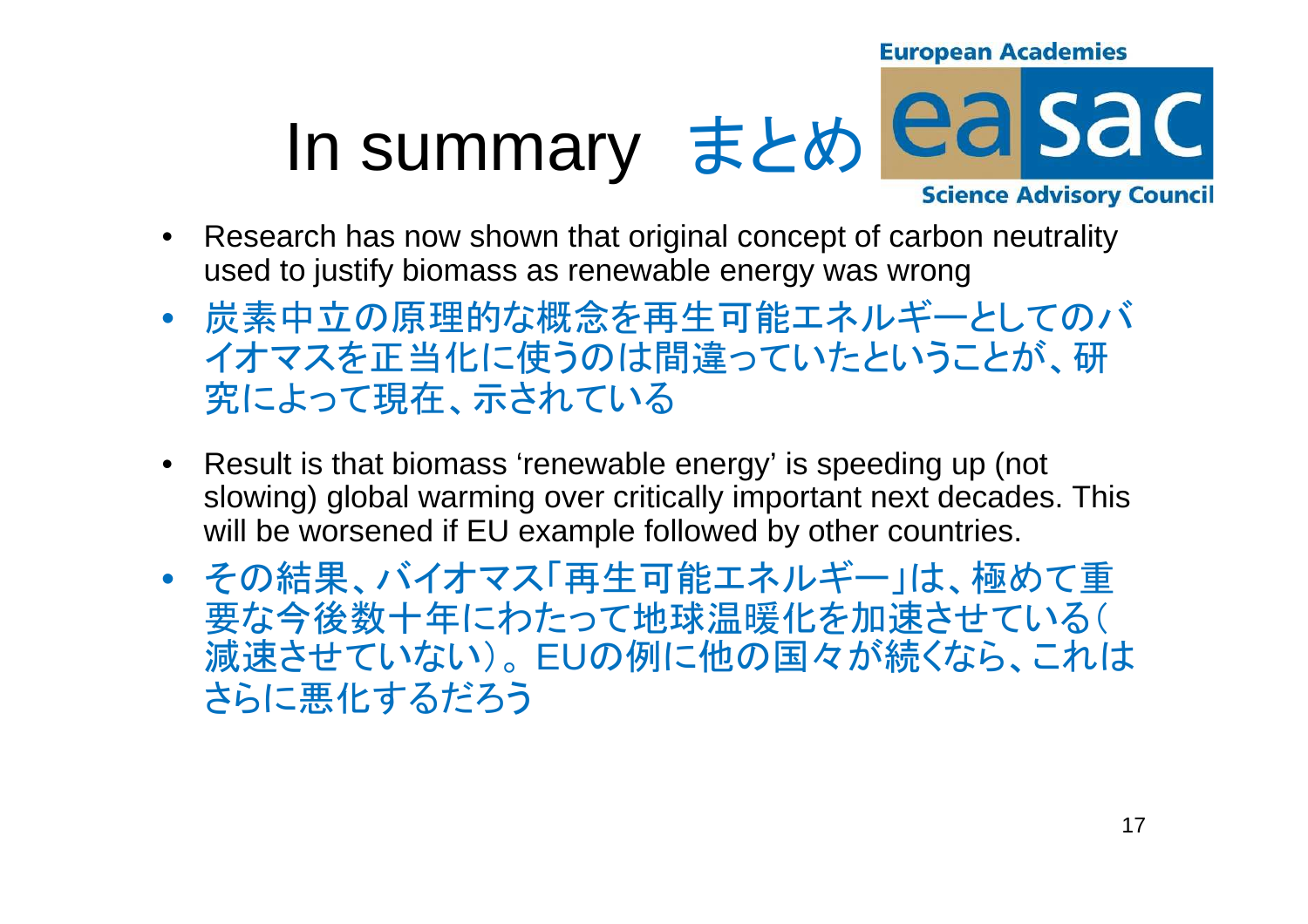- Starting to be recognised in recent policies (e.g. UK)
- •(英国など)最近の政策で認められる兆し
- Please learn from our mistakes and limit biomass energy to climate-friendly sources (residues and waste). Imported pellets require very close attention and acceptable quantities may be severely limited.
- • 私たちの過ちから学び、バイオマスエネルギーを気 候に優しい資源(残留物や廃棄物)に限定してください。輸入ペレットは細心の注意を必要とし、許容量は厳しく制限されるかもしれない